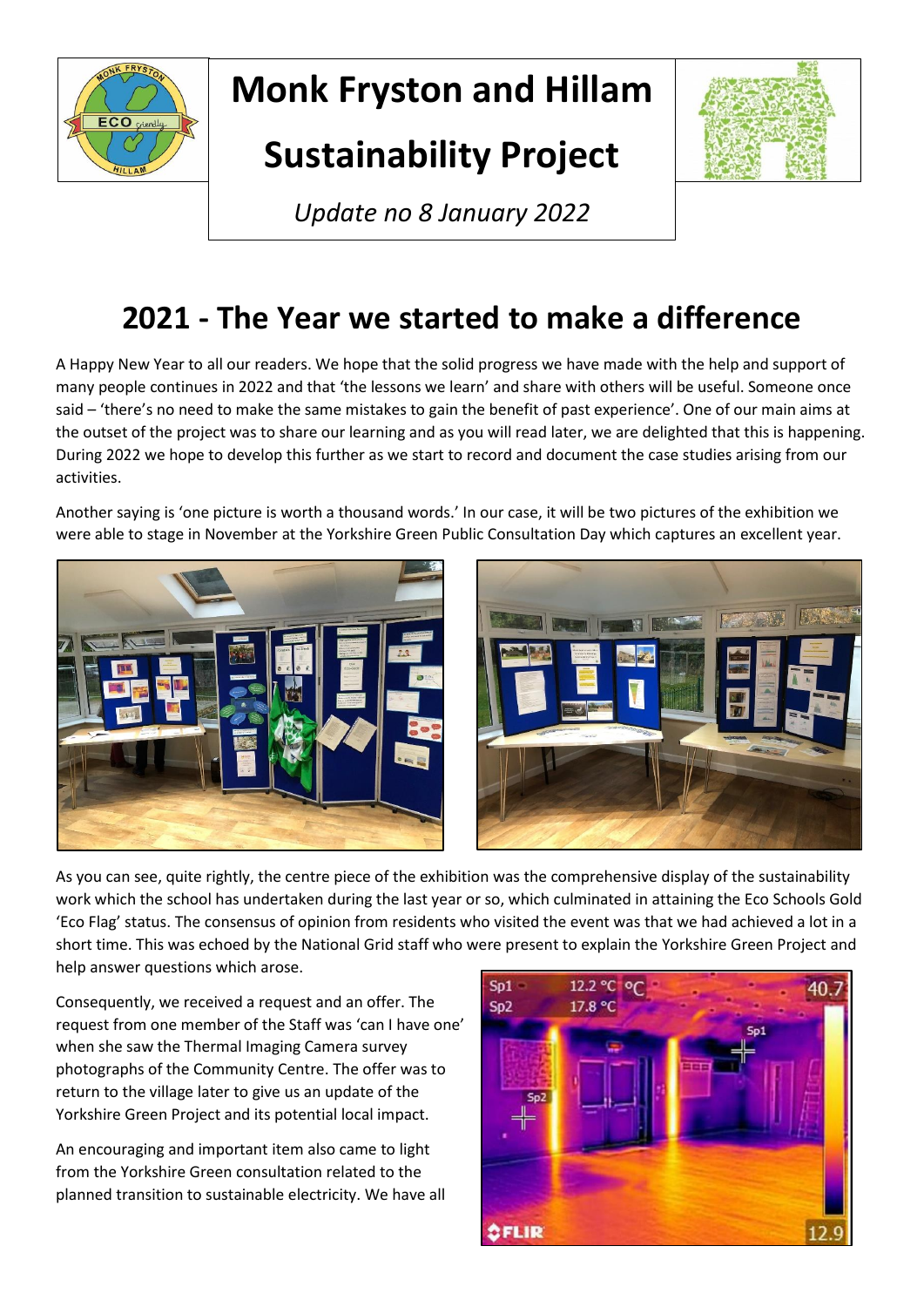

**demand fossil' fuels.** 

heard of 'undersea interconnectors' which allow us to import electricity from our near continental neighbours. This new item was going a few steps further.

The map shows two big loops under the sea – one linking Torness Nuclear Power station to Blyth in Northumbria. This is intended to feed sustainable electricity into the upgraded national grid; the second loop is from Wick in the north of Scotland to the Yorkshire Coast. Wick is the gathering point for all electricity generated by wind turbines in the North East of Scotland; after landfall in Yorkshire, the power will be routed via Drax to the proposed upgraded substation complex in Monk Fryston.

**They also told us of plans for interconnectors to receive geothermal generated electricity from Iceland, and hydro generated electricity from Norway. These links will provide 24/7/365 supplies, thus starting to overcome the question of how do we replace 'on** 

#### **Partner Updates**

Every cloud has a silver lining…. or so they say, we will let you be the judge from our next item – an update on the work undertaken by the team looking into making the **Church Hall carbon neutral.**

In early 2021 the team started to assess the Hall's thermal qualities by doing a thermal imaging survey – it looked ok – nothing stood out but then it wasn't easy to do as we were still in lockdown and the hall was hardly being used, so not much heat was being put into the hall. By mid-year when the 5 year Quinquennial Inspection was undertaken by the Church Architect and also surveys by the contractors providing quotes for solar panels; it became clear that there were concerns with the roof. One of them said 'I think we would need to check the roof structure to assess if it could take the weight of the panels'. *NB Lesson no 1 Today if anyone is contemplating adding weight onto roof rafters – which could be solar panels or using them for storage – first assess if they are designed for any additional load.*

Around the same time the architect's report



noted the slight deflection in the 1970s Church Hall roof which should be investigated.

Since then, a full structural survey has taken place, which included removing a ceiling panel to investigate the deflection and this revealed that there was no insulation in the roof. The report recommended strengthening particularly if the intention is to add solar panels or install Energy Saving Insulation. We are now assuming that the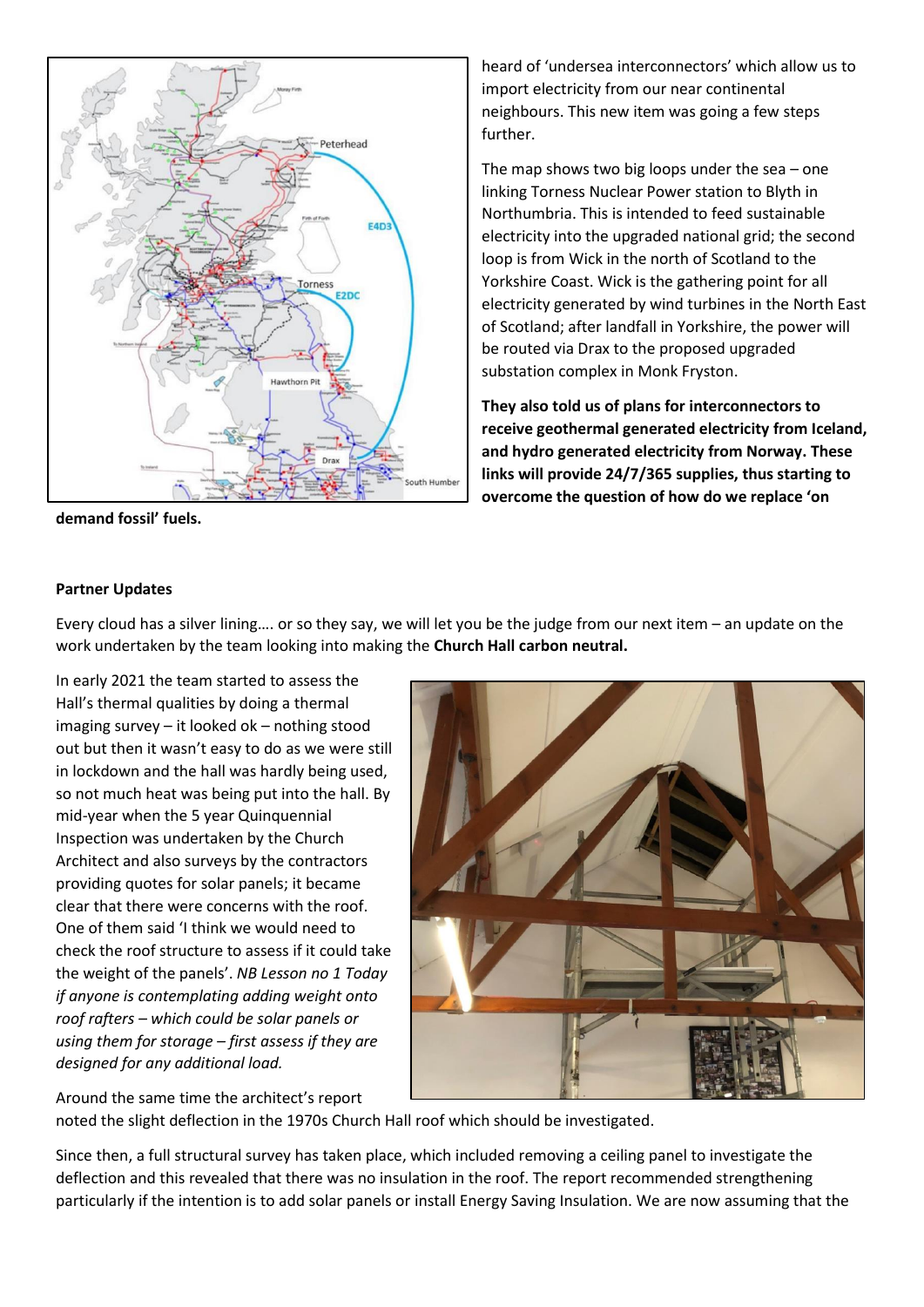whole of the original building has no insulation. *NB Lesson no 2 Do you need to check your roof insulation depths and is your draught proofing effective? We all know that energy prices are set to rise significantly.* 

We think that cloud did have a silver lining! We had already gone quite a long way in developing a plan to obtain funding for improvements to make the Hall more energy efficient and be powered by renewable energy. The architect's inspection and report has set us on the path of doing it properly.

Whilst talking about clouds, both **the School and the Community Association** are waiting to hear where they stand with their applications for funds for the next stages of their projects. The school applied to Salix for a **loan** to carry our major renewable energy works, and the Community Association applied for a 2 year Lottery grant to share the project partners learning and install an Air Source Heat Pump and energy efficiency improvements to the Centre. The data from our projects and the sustainability information gathered so far will be shared with residents and similar communities and organisations further afield, so people can understand what can be done and how to go about it.

**The Cricket Club** is set to go. Investigative work has started on their most pressing requirement: to replace the



existing Cess Pump with a Biodigester. Currently the Cess pit handles all the effluent from the Cricket and Football Clubs. We are pleased to report that North Yorkshire Councillor Chris Pearson has agreed to support it with a grant of £1.5k from his locality fund. Our District Councillor John Mackman has also agreed to support this very important project and has applied to Selby Council to approve a grant of £2.5k. These two grants, along with the Cricket Club's share of the income from the November Village Firework display means we are £5k towards our target of £29k. We hope some of the cost will be met by self – help i.e. doing the work ourselves! We just have to find the rest – if anyone has any fund-raising ideas - please let us know.

#### **Learning, Information and Data**

We held a **Thermal Imaging Training Course** one Saturday morning in late November 2021. Jon Blaza very kindly acted as course leader and instructor and brought his camera along as well our own. The course attendees were fascinated to learn how to get the best results from the camera using the most appropriate settings and how to record and store the pictures for future reference. Some of the course attendees have since used the camera on their homes and it has set everyone thinking about how to apply the information to cut their energy bills and make their homes warmer. When one Hillam resident, who is about to move homes, heard his neighbour had the camera,

he asked to borrow it to survey his prospective new house – so he would know what he was 'buying into and what he needed to do for the future'. *NB Lesson no 3 Going forward, we need to monitor the most effective ways to retrofit or improve the insulation of our homes, be it roofs, walls, floors or draughtproofing doors and windows. There are many options out there to buy and Thermal Imaging is just the first step.*

So far, we have learnt new things every time we attempted to do something in this project. We recognised at the outset that we should document what we learnt, what mistakes were made by ignorance or by not asking the right questions. We are starting to gather this **information** to share with everyone via our website as **case studies** and at future public events. So please start to look out for them.

Our last topic for this update is a review of **the performance data** gathered from the Solar Panels and Storage Battery at the Community Centre. You may recall we installed the panels in March and the battery in May 2021, so we have now nine months data. Throughout that period, we have had no faults with the equipment although the Solar Edge app mysteriously did stop performing for 24hrs for some reason and then restarted itself!

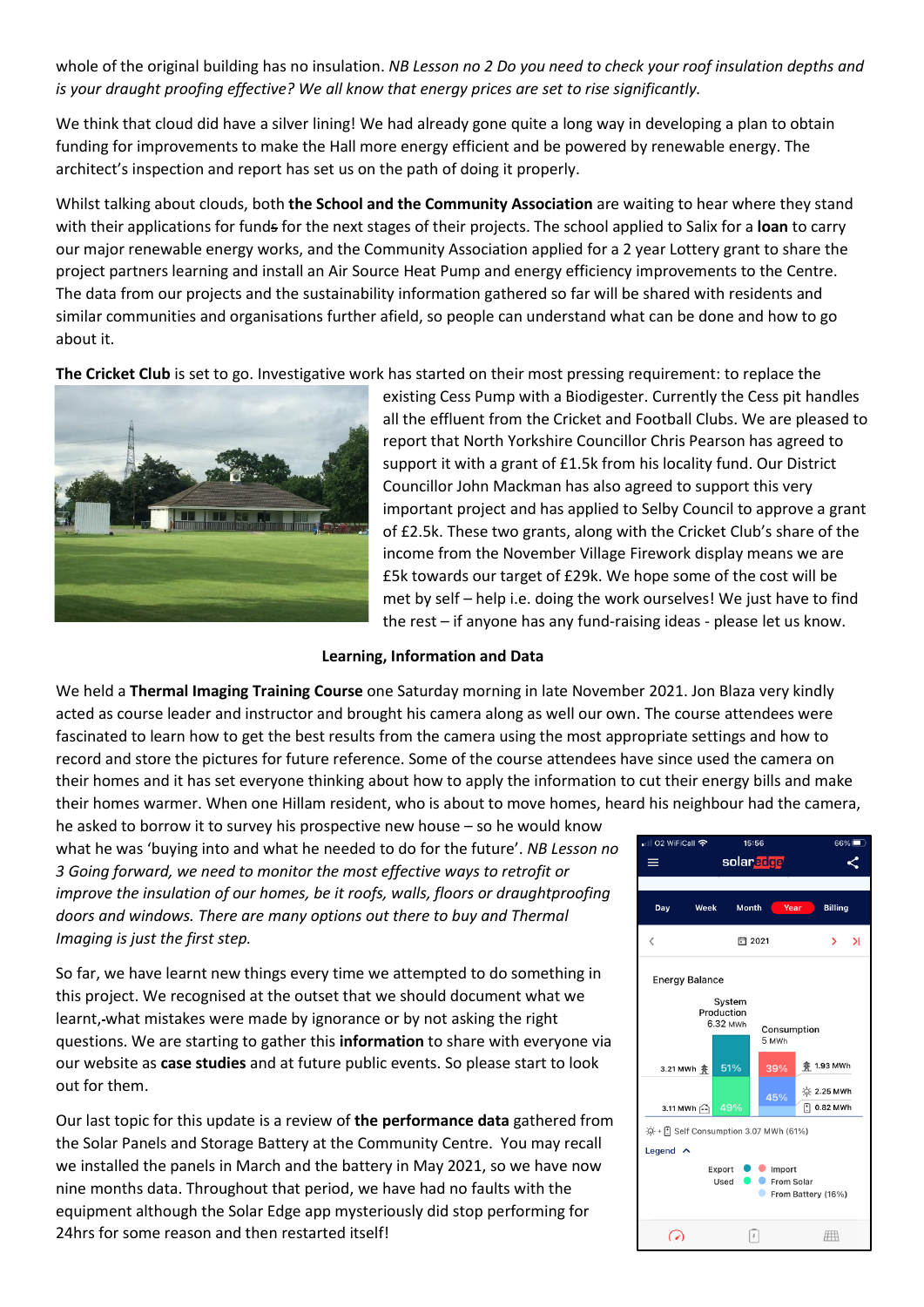You can see in those 9 months we generated about 25% more power than we consumed, providing just over 60% of our needs and the battery supplied roughly 25% of our self-consumption which is 820 kilowatts, which we would otherwise have to buy.

December 2021 was a grey, cloudy month, but do you recall how sunny May 2021 was? This is well illustrated by the



solar production profile on the left. However, we will have to wait to see if May was dull or July sunny by making comparisons with other years to come. We are not quite sure if the CO2 savings are correct, nor how the tree planting data is calculated… but it looks good. One thing for certain is that we have started to reduce our CO2 emissions.

On the other hand, we do know we are making a difference at the Community Centre because the graph on the right clearly illustrates the impact of our solar generation and battery installation during May when we consumed much more of the electricity on-site and for 3 months, we were almost self-sufficient 24 hrs a day.



One thing which lots of people ask us is, **how much electricity do the panels generate?** Another thing we ask ourselves is **should we have additional battery capacity?** Until we have at least a full year's data we won't know if we need additional battery capacity. Well, in keeping with our aim to look objectively at the data, we can see that the most electricity generated on a single day was almost 50kwh, and it won't surprise you to know that on some of the dark days in December, none was generated at all.



**The Generation Periods** above are illustrations of Quarter Day records – (being the longest and shortest daylight days of the year plus the two equinoxes); March and September should be generating more or less the same amount – but they are not, due to cloud cover. Also compare the outputs for the longest and shortest days in June and December.